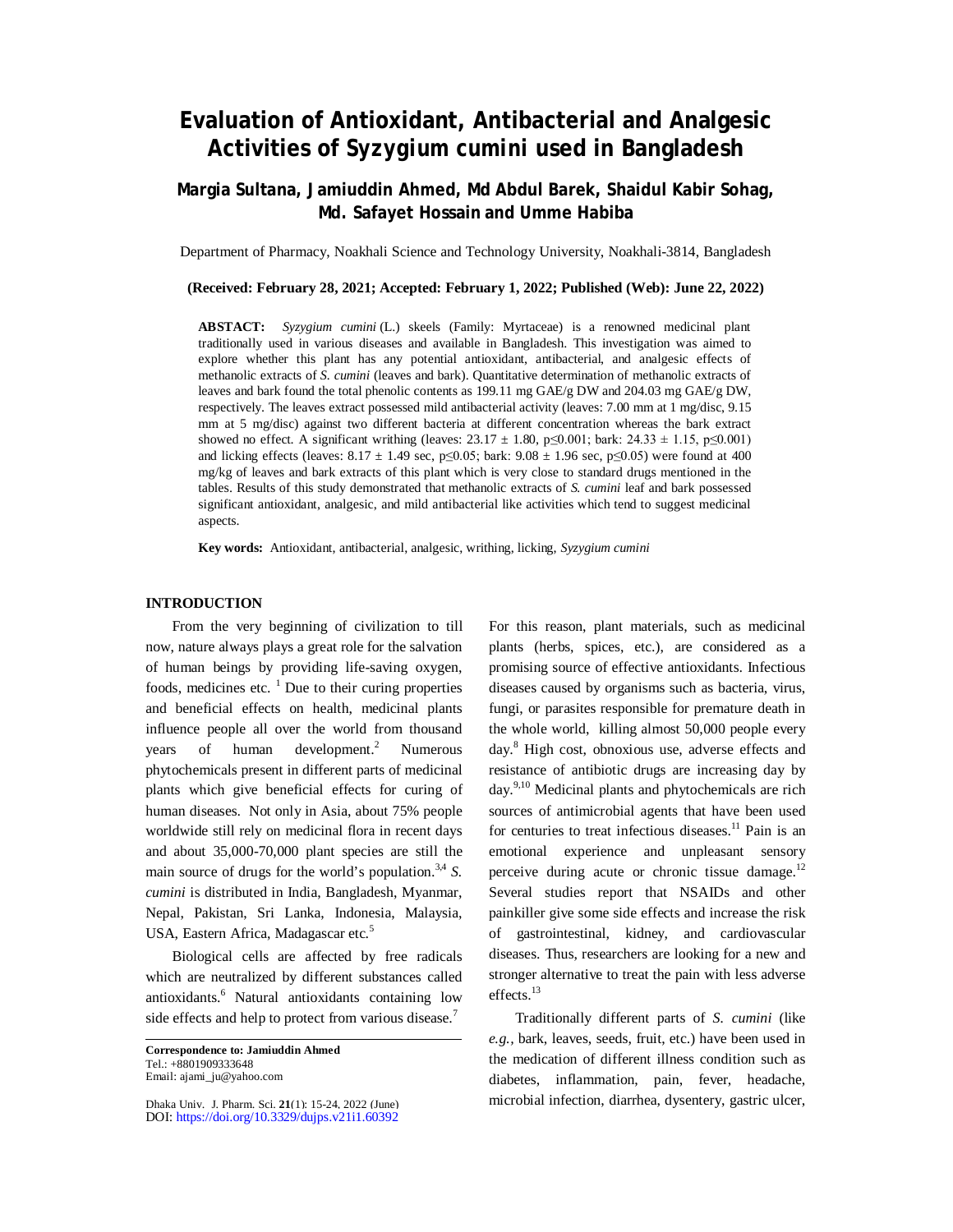cancer, hypertension, allergy.<sup>5</sup> Several pharmacological studies of different parts of this plant were also reported for their antioxidant, antiinflammatory, neurological, antimicrobial, anticancer, antileishmanial, analgesic, antipyretic, antidiarrheal, antifertility, anorexigenic, gastro-protective, antiulcerogenic and hepatoprotective and other activities. <sup>14</sup> Several chemical constituents of *S. cumini* have been found already such as quercetin, rutin, 3,5,7,4- tetrahydroxy flavones, caffeic acid, ellagic acid, ferullic acid, albumen, fat, jambosine, ellagic acid , lauric, myristic, palmitic, stearic, oleic acid, linoleic, malvalic and vernolic acid, myricetine, phytosterols, ferrullic acid, catechin, cretegolic acid, n-dotricontanol, myrcetin, mycaminose, quercetin, tannic acid, butylated hydroxyanisole, tocopherol, oleanolic acid, triterpenoid-A, triterpenoid-B.<sup>15</sup> In this study, we have tried to explore the antioxidant, antibacterial, and pain relieving activity of methanolic extracts of leaves and bark of *S. cumini*.

## **MATERIALS AND METHODS**

**Chemicals and reagents.** Analytical grade chemicals and reagents were used in this whole research work.

**Plant collection.** *S. cumini* was collected from the local region of Laxmipur, Bangladesh in August 2019 and this plant was recognized by Bangladesh National Herbarium, Mirpur, Dhaka. The accession numeral is DACB 46776.

**Plant extract preparation.** Whole plants of *S. cumini* were thoroughly washed with water. After drying and grinding about 400 gm of leaves and 500 gm bark, extracts were prepared by cold extraction method.

**Animals.** Both sexes of Swiss albino mice, aged six-seven weeks, having a mean body weight of 25  $\pm$ 5.0 g were collected from the mice lab, Jahangir Nagar University, Savar, Bangladesh. The animals were given free access to water and food and kept in a clean cage filled with saw-dust which was changed four times in a week.

**Phytochemical analysis.** Phytochemical studies of leaves and bark extracts of *S. cumini* were carried out to investigate the existence of alkaloids, cardiac glycosides, steroids, phenol, carbohydrate, polysterol, tannins, saponins, flavonoids and proteins according to the methods described in Trease and Evans.<sup>16</sup>

# **Quantitative determination of phenolic compounds of crude extract**

**Analysis of total phenolic content.** The method for detection of total phenolic content using Folin– Ciocalteu assay described by Meda *et al*. (2005), was used for the detection of total phenolic contents of the plant extracts.<sup>17</sup> The absorbance was then quantified at 765 nm using a UV-1601 Shimadzu UV-Vis spectrophotometer and results were defined as milligram gallic acid equivalents per gram of dry weight of the extract (mg GAE/g DW).

**Analysis of total flavonoid content.** The method for detection of total flavonoid content described by Lin and Tang *et al.* (2007) was used for the detection of total flavonoid contents of the plant extracts.<sup>18</sup> 415 nm using for determination of absorbance by using a UV-visible spectrophotometer and the results were defined as mg of quercetin equivalents per gram of dry weight of the extract (mg QE/g DW).

**Analysis of total flavonol content.** The method for detection of total flavonol content described by Kumaran and Karunakaran *et al.* (2007) was used for the detection of total flavonol contents of the plant extracts.<sup>19</sup> The absorbance was calculated at 440 nm. A standard calibration curve (range: 0 to 50 μg/mL) was produced by treated quercetin in the same manner as the sample.

#### **Antioxidant activities evaluation**

**DPPH antioxidant assay.** The method for detection of DPPH antioxidant assay described by Cavar *et al.* (2012).<sup>20</sup> Percentage of DPPH radical neutralizing activity was calculated as follows:

| Scavenging activity $(\%) =$                |              |
|---------------------------------------------|--------------|
| Absorbance of Control -Absorbance of Sample | $\times 100$ |
| Absorbance of Control                       |              |

IC<sup>50</sup> was used for the expression of antioxidant activity of the extract.

**Analysis of reducing power assay**. Reducing power assay of the plant extracts and the standard (ascorbic acid) were assessed according to the method described by Oyaizu,  $(1986)^{21}$  with minor modifications. The results were expressed as median effective concentration i.e., the- $EC_{50}$  values.

**Total antioxidant assay**. The method for detection of total antioxidant activity described by Kubola & Siriamornpun *et al.* (2008).<sup>22</sup> Total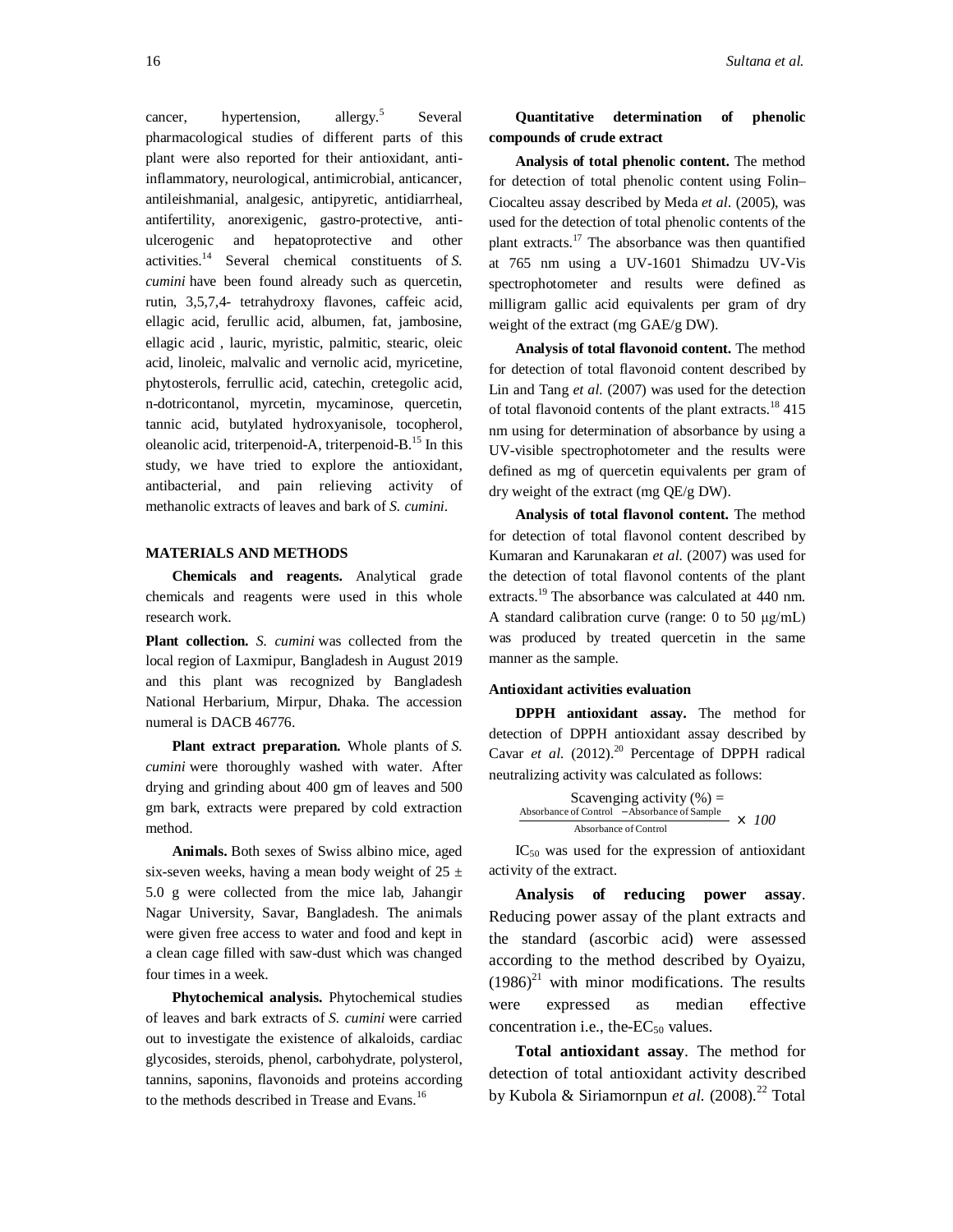antioxidant activity measured by comparing with the standard (ascorbic acid, 5-500 µg/ml) and the results were assay defined as mg of ascorbic acid equivalent per g dry weight of extract (mg AE/g DW).

#### **Antibacterial screening**

**Microorganisms.** A total of six different microorganisms were used to examine antibacterial potentials of *Syzygium cumini* methanolic extracts. The test organisms included where three gramnegative bacteria (Escherichia coli ATCC 25922, Pseudomonas acruginose ATCC 27853 and klebsiella pneumonia ATCC 700603 and three gram-positive bacteria (*Bacillus* sp. ATCC 6633, *Staphylococcus aureus* ATCC 25923 and *Enterococcus* sp. ATCC 29212). All microorganisms were obtained from the International Centre for Diarrheal Disease Research, Bangladesh (icddr,b).

**Disc diffusion method.** Disc diffusion method was used for enumerating zone diameter as a measure of antibacterial effect of *S. cumini* methanolic extracts as described by Sacchati. $^{23}$  The zone diameter was measured in mm using a ruler.

### **Anti-nociceptive effect**

**Acetic acid-induced writhing test.** Acetic acid induced writhing test as described by Koster *et al.* (1959) was used to investigate the anti-nociceptive effect of the plant extract.<sup>24</sup> For this, control  $(10)$ mL/kg bw, p.o.), diclofenac sodium (10 mg/kg bw, p.o.) and test samples (200 mg/kg bw & 400 mg/kg bw, p.o.) were administered 30 min before induction of writhing by 0.6% acetic acid (i.p.). For each mouse writhing number was counted and recorded for 20 minutes. Writhing was defined as contractions of the abdomen, elongation of the body, twisting of the trunk and/or pelvises ending with the extension of the limbs. Results were expressed as mean percent inhibition of writhing (PIW):

$$
PIW = \frac{No. \ of \ Writhes \ (control) - No. \ of \ Writhes \ (sample)}{No. \ of \ Writhes \ (control)} \ \ \chi \ 100
$$

**Formalin induced licking test.** Formalin induced licking test was described by Hishe *et al.* (2018) with minor modifications was used to investigate the anti-nociceptive effect of the plant extract.<sup>25</sup> Control (10 mL/kg) bw, p.o.), diclofenac sodium (10 mg/kg bw, p.o.) and test samples (200 mg/kg bw & 400 mg/kg bw, p.o.) were administered 30 minutes prior to 0.02 ml of 2.5% formalin injection into the plain surface (s.c.) of left hind paw of mouse. In this analysis, two phases are involved with this investigation. Phase 1 called the early phase which was recorded during the first 0-5 minutes, while phase 2 named as the late phase (last 20–30 minutes after formalin injection). The experimental results were expressed as percent inhibition of licking response (PIL) in mice:

$$
PIL = \frac{Time spentlicking for Control - Time spentlicking for SampleTime spentlicking for Control} \times 100
$$

**Statistical analysis**. All data are expressed as the mean  $\pm$  SD. Statistical analyses were performed using the Statistical Package for the Social Sciences (SPSS), version 20.0 software. For calculation of difference between group means, a one-way analysis of variance (ANOVA) followed by Dunnett's 't' test was performed. A probability level of 0.05 or less was considered significant.

#### **RESULTS AND DISCUSSION**

**Phytochemical screening.** The phytochemical analysis of methanolic extracts of leaves and bark of *S. cumini* are summarized in table 1. These chemical tests indicated the existence of alkaloids, carbohydrates glycosides, steroids, saponins, polysterol, phenol, tannins, and flavonoids in both extract leaves and bark except proteins. Phytochemicals like alkaloid, saponin, carbohydrate, glycoside, flavonoid, steroid, tannin, phenolic compound, volatile oil, etc. extracted from numerous species of medicinal plants which have potential therapeutic applications for the different disease.<sup>26</sup> Flavonoids and phenolic compounds give antioxidant, anti-carcinogenic, anti-atherosclerotic, antibacterial,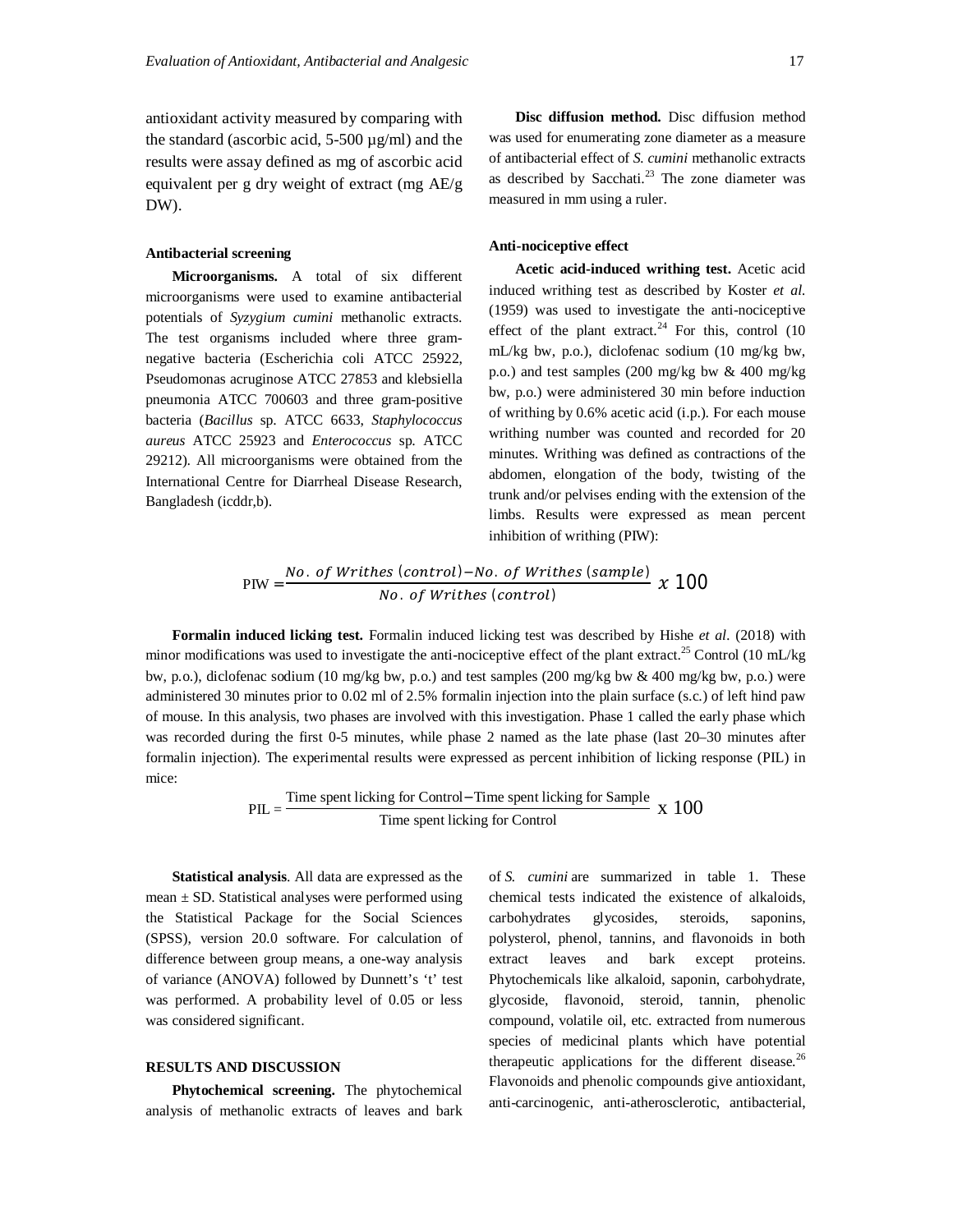analgesic, and anti-inflammatory effects. $27$  Saponins have been found to have antimicrobial, antidiabetic, cytotoxic, antioxidant and anthelmintic effects. $28,29$ 

**Estimation of total phenolic, flavonoid and flavanol contents.** Phenolic compounds have multiple biological effects such as the prevention of platelet aggregation and red blood cell damage and are one of the most important phytochemicals. Phenolic compounds also neutralize free radicals by acting as antioxidants, singlet oxygen quenchers and metal chelator.<sup>30</sup> The extract of *S. cumini* leaves and bark contained 199.11 mg GAE/g DW and 204.03 GAE/g DW phenolic compounds that exert their antioxidant properties by a redox reaction. Flavonoids

(quercetin, kaempferol, catechins, and anthocyanidins) are the most common group of polyphenolic compounds thought to have a good antioxidant effect. $27$  The results revealed that methanolic extract of *S. cumini* leaves and bark contained a considerable amount of phenolic compounds (199.11 mg GAE/g DW, 204.03 mg GAE/g DW respectively). Total flavonoid and total flavonol quantity in leaves were higher than that in methanolic extracts of *S. cumini* bark (table 2)*.* Previous report about different extracts *S. cumini* shows a significant level of total phenol, f**lav**onoid, and flavanol content.

|  |  |  | Table 1. Phytochemical analysis of methanolic extract of Syzygium cumini. |  |  |
|--|--|--|---------------------------------------------------------------------------|--|--|
|  |  |  |                                                                           |  |  |
|  |  |  |                                                                           |  |  |

| Phytoconstituent         | Methanol extract of S. cumini |             |  |  |
|--------------------------|-------------------------------|-------------|--|--|
|                          | Leaves                        | <b>Bark</b> |  |  |
| Alkaloids                |                               |             |  |  |
| Mayer's test             | $^{+}$                        | $^{+}$      |  |  |
| Wagner's test            | $^{+}$                        | $^{+}$      |  |  |
| Dragendorff's test       | $^{+}$                        | $^{+}$      |  |  |
| Cardiac Glycosides       |                               |             |  |  |
| Keller Kiliani test      | $^{+}$                        | $^{+}$      |  |  |
| Carbohydrates            |                               |             |  |  |
| Molisch's test           | $^{+}$                        | $^{+}$      |  |  |
| <b>Steroids</b>          |                               |             |  |  |
| Salkowski's test         | $^{+}$                        | $^{+}$      |  |  |
| Lieberman-Burchard test  | $^{+}$                        | $^{+}$      |  |  |
| Saponins                 |                               |             |  |  |
| Frothing test            | $^{+}$                        | $^{+}$      |  |  |
| Phytosterol              |                               |             |  |  |
| Liebermann-Burchard test | $^{+}$                        | $^{+}$      |  |  |
| Phenol                   |                               |             |  |  |
| Ferric chloride test     | $^{+}$                        | $^{+}$      |  |  |
| <b>Tanins</b>            |                               |             |  |  |
| Gelatin test             | $^{+}$                        | $^{+}$      |  |  |
| Flavonoids               |                               |             |  |  |
| Lead acetate test        | $^{+}$                        | $^{+}$      |  |  |
| Alkaline Reagent test    | $^{+}$                        | $^{+}$      |  |  |
| Proteins                 |                               |             |  |  |
| Xanthoproteic test       |                               |             |  |  |

'+' indicates the presence of constituents and '-' indicates the absence

#### **Table 2. Result of total phenolic, flavonoid and flavanol contents of methanolic extracts of** *S. cumini* **leaves and bark***.*

| Plant extract | Total phenolic content<br>$(mg \text{ GAE/g DW})^a$ | Total flavonoid content<br>$(mg \tQE/g \tDW)^b$ | Total flavanol content<br>$(mg \tQE/g \tDW)^b$ |
|---------------|-----------------------------------------------------|-------------------------------------------------|------------------------------------------------|
| Leaves        | 199.11                                              | 16.85                                           | 48.05                                          |
| <b>Bark</b>   | 204.03                                              | 7.69                                            | 14.06                                          |

<sup>a</sup>Total phenolic content is expressed as mg gallic acid equivalents per g dry weight (mg GAE/g DW).

 $^{\text{b}}$  Total flavonoid and flavanol contents are expressed as mg quercetin equivalents per g DW (mg QE/g DW).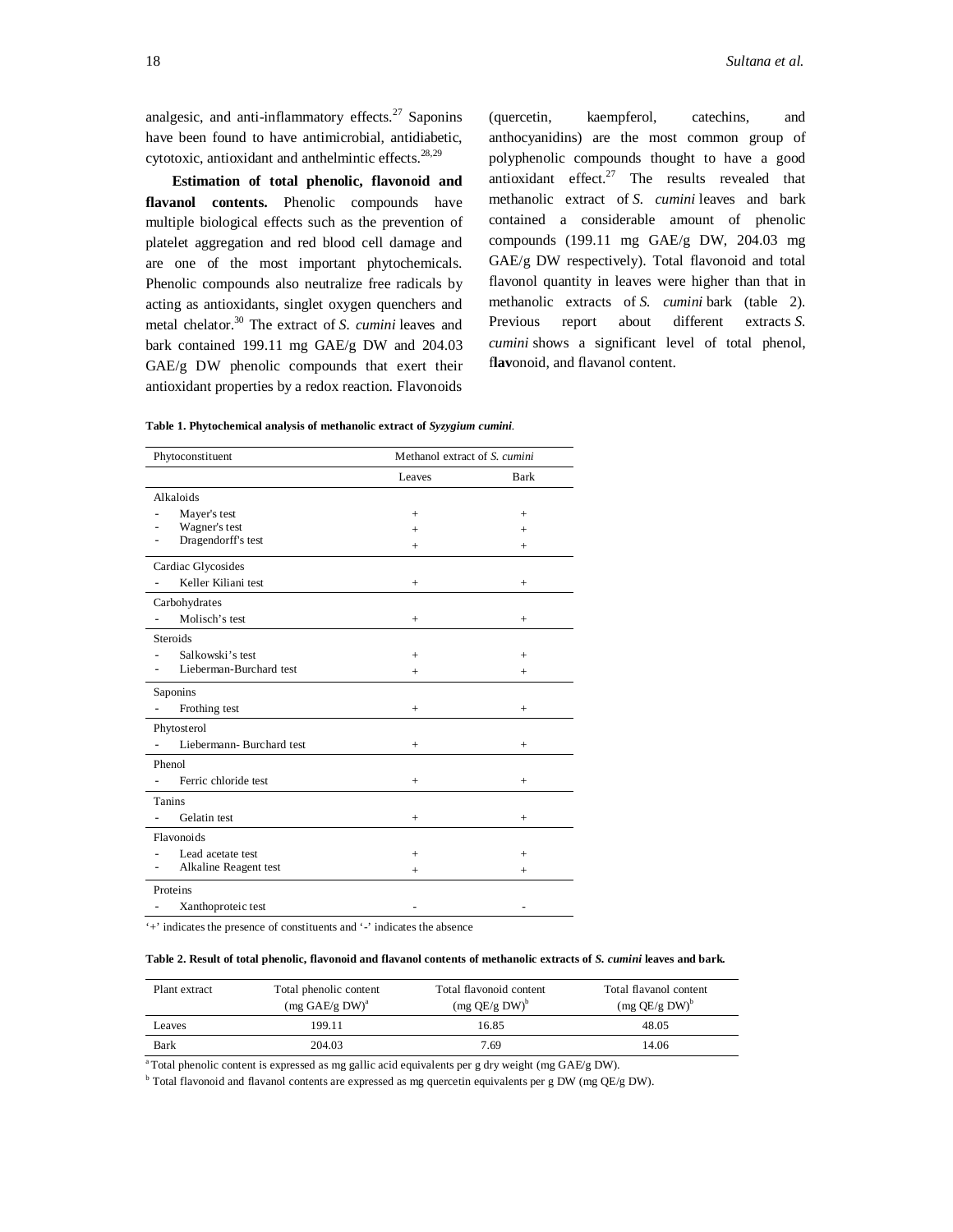**Antioxidant activities.** The plants play an important pharmacological role against harmful reactive oxygen species by their antioxidant capacity in the human body. We measured the antioxidant capacity of leaves and bark extract of *S. cumini* plant by DPPH, reducing power and total antioxidant capacity assay. These tests evaluate the capability of the extract to neutralize free radicals. The results from these tests showed significant antioxidant activity. In the DPPH study, both plant extracts exhibited to quench DPPH free radicals, as indicated in Figure 1A by comparing their IC50 values to the reference standard ascorbic acid. Highest activity found in standard ascorbic acid (97.20%), than leaves (94.92%) and barks (92.97%). The leaves (IC<sub>50</sub> = 128.07 μg/ml) and bark (IC<sub>50</sub> = 120.75 μg/ml) extract



**Figure 1.** Antioxidant effects of methanolic extracts of *S. cumini* leaves and bark. (a) DPPH radical scavenging effect (b) Reducing power effect.

showed lower antioxidant activity than the standardsascorbic acid (IC<sub>50</sub> = 97.96  $\mu$ g/ml) (table 3). The reducing power efficacy (dose dependent response) of *S.cumini* methanolic extracts with reference standard

shown in Figure 1B. Significant reducing activity was found in both *S. cumini* plant extracts and standards. The reducing power effect of *S. cumini* methanolic extracts were found to increase with the increasing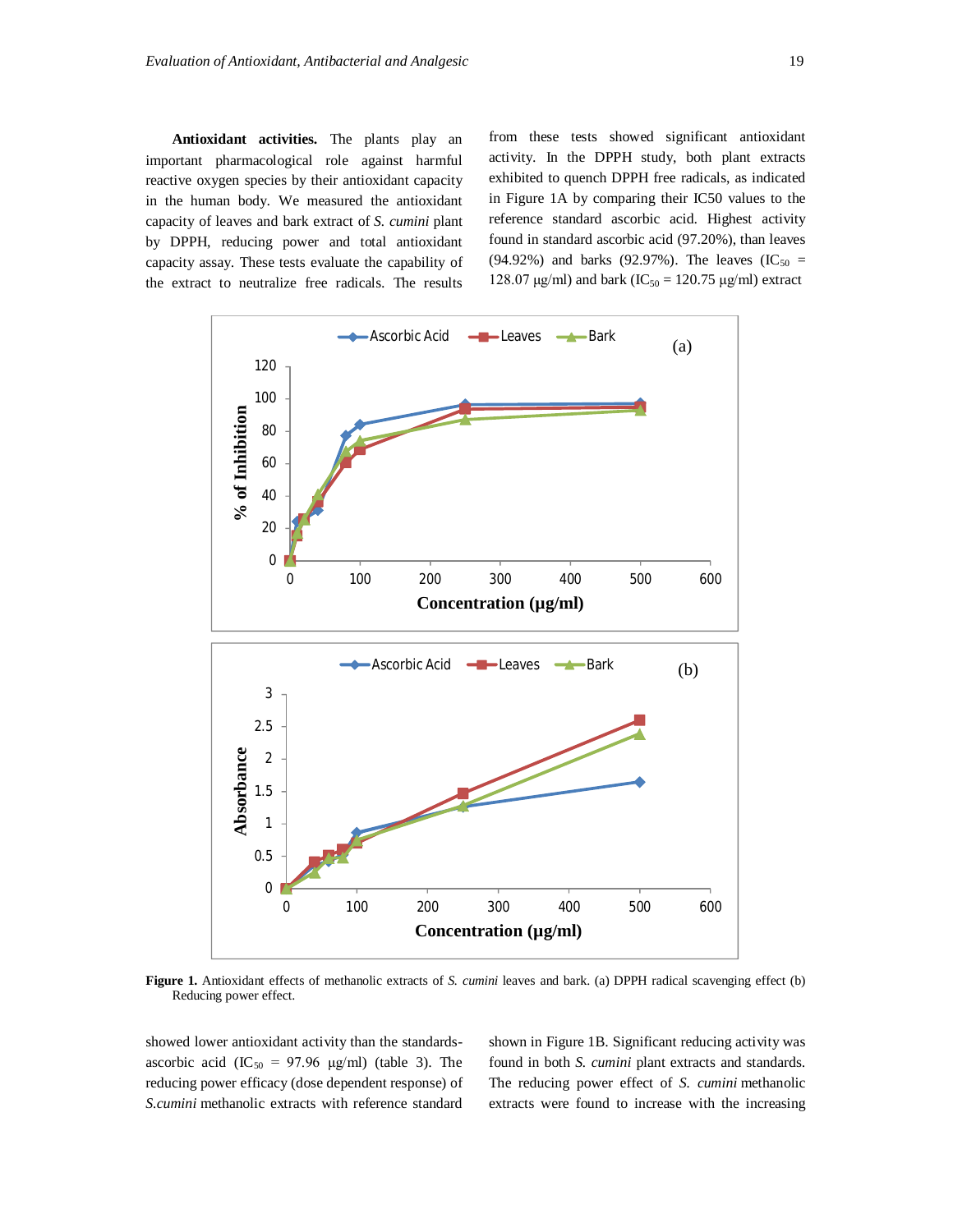concentration. Bark extract showed higher degree of electron donation ( $EC_{50} = 81.30 \text{ µg/ml}$ ) than leaves extract ( $EC_{50} = 65.66 \text{ µg/ml}$ ) and reference standardsascorbic acid  $(EC_{50} = 72.42 \text{ µg/ml})$  (table 3). Calibration curve of total antioxidant assay were shown in figure 2. Leaves extract showed higher antioxidant capacity (214.14 µg/ml) than bark extract  $(151.36 \,\mu\text{g/ml})$  of the plant. The presence of phenolic chemicals, flavonoids, and vitamins has previously been reported to have powerful antioxidant properties. 31

**Table 3. Antioxidant test of methanolic extract of leaves and bark of** *S. cumini* **in DPPH and RP assays.** 

| Plant extract | $IC_{50}$ in DPPH radical scavenging<br>analysis $(\mu g/ml)$ | $EC_{50}$ in reducing power analysis<br>$(\mu g/ml)$ |
|---------------|---------------------------------------------------------------|------------------------------------------------------|
| Ascorbic Acid | 97.96                                                         | 72.42                                                |
| Leaves        | 128.07                                                        | 65.66                                                |
| Bark          | 120.75                                                        | 81 30                                                |



Figure 2. Ascorbic acid standard curve (Abs. vs. Conc.) for determining TAC

**Antibacterial activity.** Antibacterial activity of both parts of *S. cumini* against six pathogens were evaluated by the Disk-diffusion methods. We tested our two methanolic plant at different concentrations (0.1 mg/disc to 5 mg/disc) shown in table 4. No zones of inhibition were found against gram-negative bacteria but the different concentrations of leaves extract give zones of inhibition (varying from 6.5 to 9.15 mm) against *Staphylococcus aureus* are shown table 4. Similarly, no zones of inhibition were identified in bark extract against gram-positive bacteria, however at 5 mg/disc concentrations, *Pseudomonas aeruginosa* showed a zone of inhibition (6.5 mm). Secondary metabolites or some bioactive compounds of plant extracts give antibacterial activities. Several studies found that flavonoids give activity against microorganism by blocking DNA

gyrase enzyme. $32$  The presence of tannins, saponins also responsible for antimicrobial action.<sup>33</sup>

**Analgesic evaluation.** Both the acetic acid induced writhing test and the formalin induced hind paw licking test were used to evaluate the analgesic efficacy of *S. cumini* leaves and bark extract on the peripheral model of pain. In this test, standard gave  $24.50 \pm 1.11$  (  $p \le 0.001$ ) writhes and control mice gave  $45.83 \pm 2.44$  ( $p \le 0.001$ ) writhes (table 5). Plant extracts of both concentrations significantly decreased writhes compared to control and standard. Specifically, 400 mg/kg of leaves extract showed  $23.17 \pm 1.80$  (p  $\leq 0.001$ ) writhes while 400 mg/kg of bark extract showed  $24.33 \pm 1.15$  ( $p \le 0.001$ ) writhes. Thus 400 mg/kg of both leaf and bark extract showed significant percentage inhibition of writhing response with standard drug- diclofenac (46.54%). Acetic acid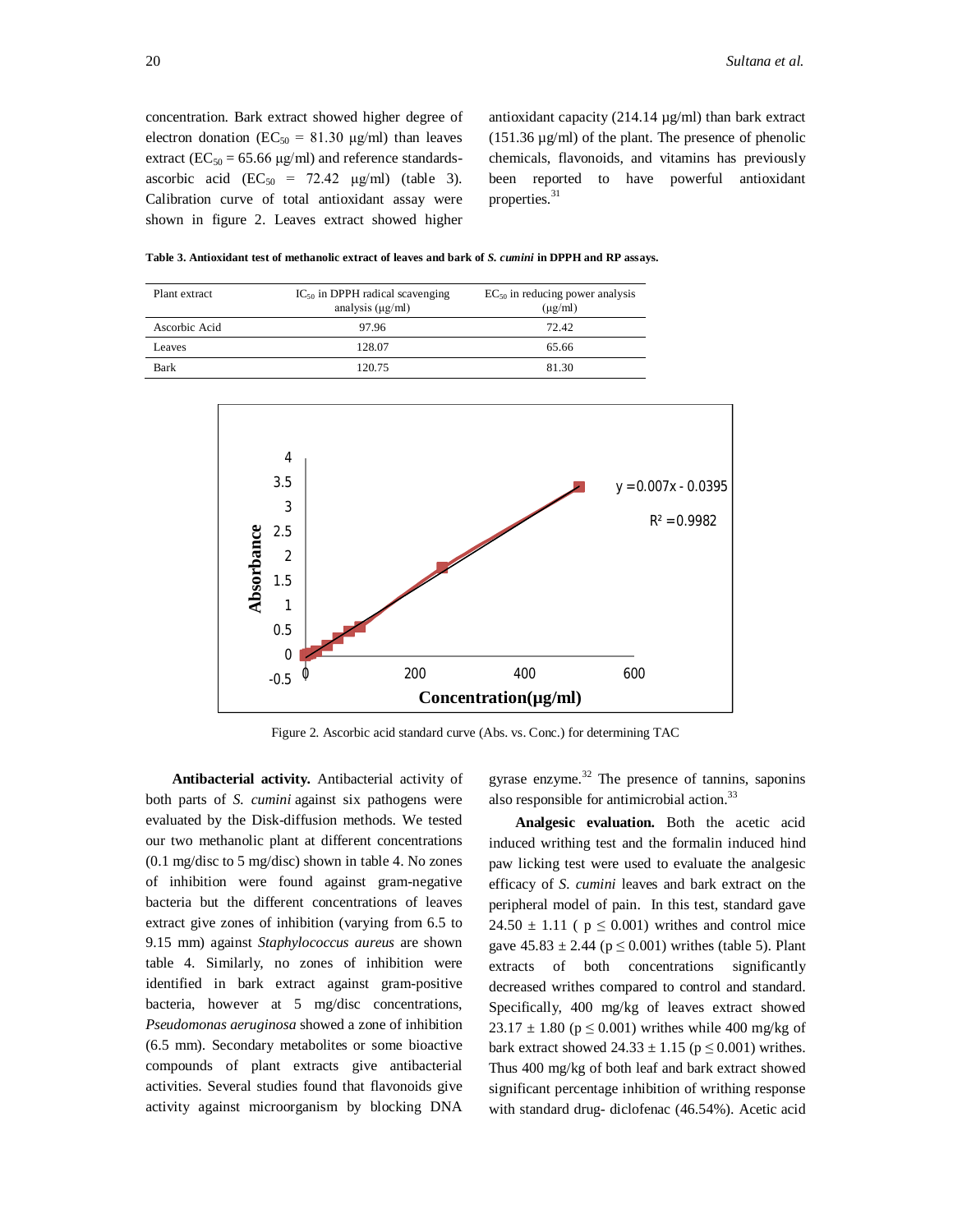administration was reported to increase capillary permeability and release certain endogenous mediators like prostaglandin. The released prostaglandin is related to excite pain nerve ending  $34$ ,  $35$ , peritoneal mast cells disruption<sup>36</sup> which is the consequence of pain. Common NSAIDs can prevent transduction of primary afferent nociceptors by blocking COX pathway in peripheral tissues. The extract produced better effects in both phases (table

6). Standard group licking duration dropped significantly from the early phase (20.63  $\pm$  1.88 s, p  $\le$ 0.001) to the late phase  $(7.67 \pm 2.18 \text{ s}, \text{p} \le 0.05)$ . At the late phase, 400 mg/kg leaf extract showed highest effect (8.17  $\pm$  1.49 s, p  $\leq$  0.05) in licking test as showed in figure 3. At the dose of 400 mg/kg and in the late phase, both leaf and bark extracts exhibited 78.55% and 76.16% inhibition, respectively while

|  |  |  |  |  | Table 4. Antibacterial effect of methanolic leaves & bark extract of S. cumini. |  |
|--|--|--|--|--|---------------------------------------------------------------------------------|--|
|--|--|--|--|--|---------------------------------------------------------------------------------|--|

| Leaf extract             |                           |                     |            |                               |                |                |
|--------------------------|---------------------------|---------------------|------------|-------------------------------|----------------|----------------|
| Microorganism            | Mean inhibition zone (mm) |                     |            |                               |                |                |
|                          | Standard<br>(Amikacin)    |                     |            | <b>Extract concentrations</b> |                |                |
|                          | $3$ mg/disc               | 5 mg/disc           | 1 mg/disc  | $0.5$ mg/disc                 | $0.25$ mg/disc | $0.10$ mg/disc |
| <b>Gram Negative</b>     |                           |                     |            |                               |                |                |
| Pseudomonas aeruginosa   | $8 + 0.00$                |                     |            |                               |                |                |
| Escherichia coli         | $11\pm0.00$               |                     |            |                               |                |                |
| Klebsiella pneumonia     | $10\pm0.00$               |                     |            |                               |                |                |
| <b>Gram Positive</b>     |                           |                     |            |                               |                |                |
| Staphylococcus aureus    | $13 \pm 0.00$             | $9.15 \pm 0.58$     | $7\pm0.00$ | $6.5 \pm 0.00$                |                |                |
| <b>Bacillus</b> subtilis | 9 ± 0.00                  |                     |            |                               |                |                |
| Enterococcus faecalis    | $11\pm0.00$               |                     |            |                               |                |                |
|                          |                           | <b>BarkeExtract</b> |            |                               |                |                |
| <b>Gram Negative</b>     |                           |                     |            |                               |                |                |
| Pseudomonas aeruginosa   | $8+0.00$                  | $6.5+0.00$          |            |                               |                |                |
| Escherichia coli         | $11\pm0.00$               |                     |            |                               |                |                |
| Klebsiella pneumonia     | $10\pm0.00$               |                     |            |                               |                |                |
| <b>Gram Positive</b>     |                           |                     |            |                               |                |                |
| Staphylococcus aureus    | $13+0.00$                 |                     |            |                               |                |                |
| <b>Bacillus</b> subtilis | $9 + 0.00$                |                     |            |                               |                |                |
| Enterococcus faecalis    | $11 \pm 0.00$             |                     |            |                               |                |                |

Values are means  $+$  S.E.M ( $n = 3$ )

**Table 5. Effect of methanolic extract of** *S. cumini* **on the number of writhing responses in acetic acid induced writhing test.**

| Group             | N | Writhing response        | Percent inhibition of writhing<br>(PIW) |
|-------------------|---|--------------------------|-----------------------------------------|
| Control           | 6 | $45.83 + 2.44^{\gamma}$  |                                         |
| Standard          | 6 | $24.50 + 1.11^{\circ}$   | 46.54%                                  |
| SL200             | 6 | $26.83 \pm 1.90^b$       | 41.46%                                  |
| SL <sub>400</sub> | 6 | $23.17 \pm 1.80^{\circ}$ | 49.44%                                  |
| <b>SB200</b>      | 6 | $31.17 \pm 2.55^{\circ}$ | 31.99%                                  |
| SB400             | 6 | $24.33 \pm 1.15^{\circ}$ | 46.91%                                  |

'N' indicates the per group mice number; 'SL' stands for *S. cumini* leaves extract and 'SB' stands for *S. cumini* bark extract. Values are expressed as the mean ± SEM and all data were analyzed using ANOVA followed by Bonferroni test for multiple comparisons for means. Significant differences were represented by  ${}^{\circ}p\leq0.05, {}^{\circ}p\leq0.01, {}^{\circ}p\leq0.001$  vs. control and  ${}^{\circ}p\leq0.05, {}^{\circ}p\leq0.01$ ,  ${}^{\circ}p\leq0.001$  vs. diclofenac.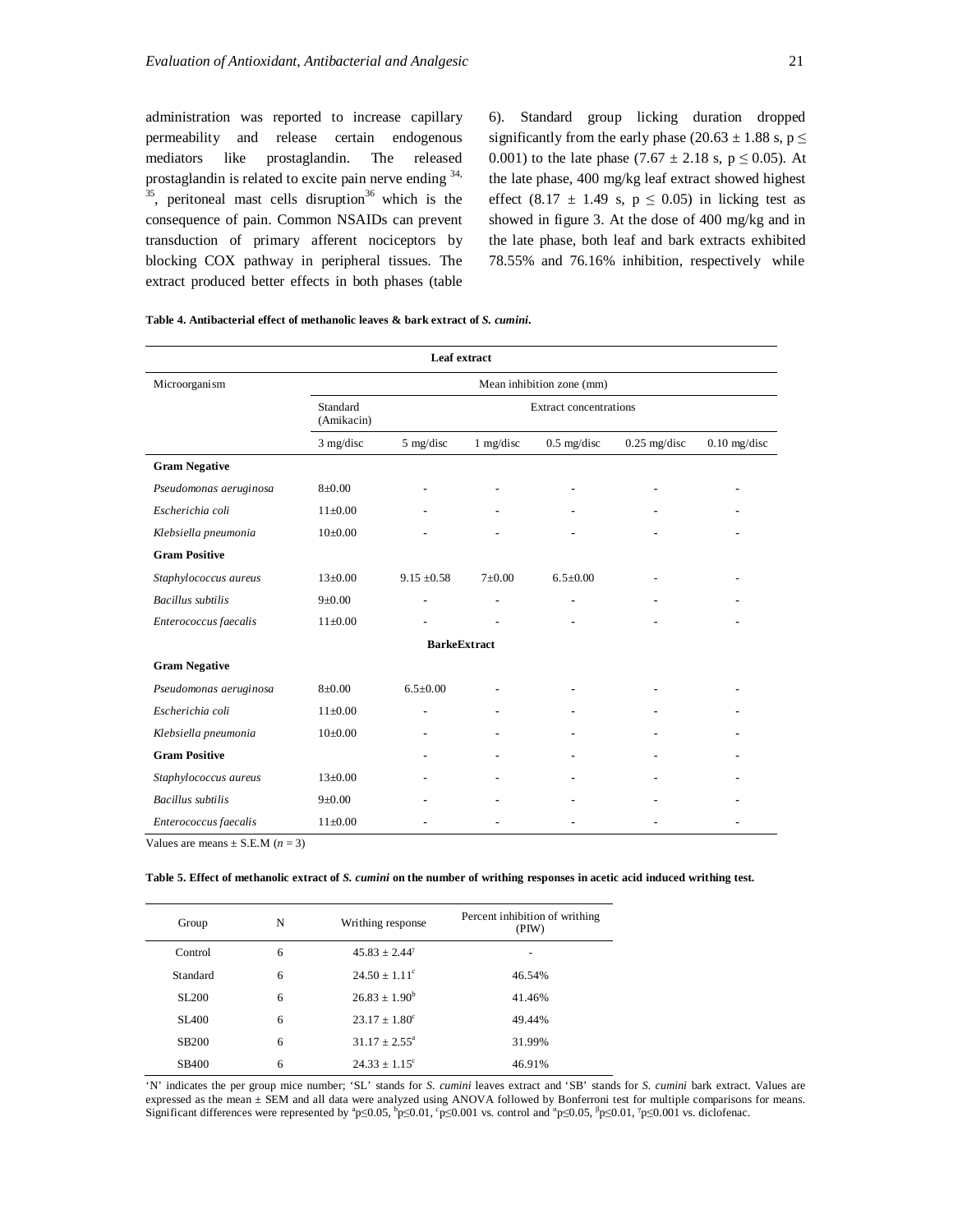

Figure 3. Formalin induced paw licking test response of *S. cumini* methanolic extracts. Values are expressed as the mean  $\pm$ SEM and all data were analyzed using ANOVA followed by Bonferroni test for multiple comparisons for means. Significant differences were represented by  ${}^{\circ}P \leq 0.05$ ,  ${}^{\circ}P \leq 0.01$ ,  ${}^{\circ}P \leq 0.001$  vs. control and  ${}^{\circ}P \leq 0.05$ ,  ${}^{\circ}P \leq 0.01$ ,  ${}^{\circ}P \leq 0.001$  vs. diclofenac.

| Table 6. Effect of methanolic extract of S. cumini on percent inhibition in hind paw licking test. |  |
|----------------------------------------------------------------------------------------------------|--|
|----------------------------------------------------------------------------------------------------|--|

|              | N | Percent inhibition of licking (PIL) |                                  |
|--------------|---|-------------------------------------|----------------------------------|
| Group        |   | Early phase $(0-5 \text{ min})$     | Late phase $(20-30 \text{ min})$ |
| Control      | 6 | -                                   |                                  |
| Standard     | 6 | 64.84%                              | 79.86%                           |
| <b>SL200</b> | 6 | 29.27%                              | 37.63%                           |
| <b>SL400</b> | 6 | 58.53%                              | 78.55%                           |
| <b>SB200</b> | 6 | 25.14%                              | 32.83%                           |
| <b>SB400</b> | 6 | 58.96%                              | 76.16%                           |

'N' indicates the per group mice number; 'SL' stands for *S. cumini* leaves extract and 'SB' stands for *S. cumini* bark extract. Values are expressed as the mean ± SEM and all data were analyzed using ANOVA followed by Bonferroni test for multiple comparisons for means. Significant differences were represented by  ${}^n p \le 0.05$ ,  ${}^b p \le 0.01$ ,  ${}^c p \le 0.001$  vs. control and  ${}^n p \le 0.05$ ,  ${}^b p \le 0.01$ ,  ${}^r p \le 0.001$  vs. diclofenac.

inhibition by the standard was 79.86% in the late phase (20-30 min) (table 6). It has been reported that, some local anesthetic or opiates, which are selective blocker of first phase nociception can act on second phase also. $37,38$  Both extracts of the selected plant decreased licking time in both phases probably by blocking the related nociceptive pathways. The presence of Alkaloids, flavonoids, saponins, sterols and so on in extracts of different plants has previously been reported to have powerful analgesic and anti-inflammatory properties. $39-41$  Phytochemical screening of *S. cumini* showed the presence of saponins and flavonoids which could be responsible for the anti-nociceptive effect of extracts of *S. cumini* due to the presence of these compounds or in combination.

#### **CONCLUSION**

From present study, it can be concluded that leaves and bark of *S. cumini* possess significant analgesic, anxiolytic activity, and mild antibacterial activities due its phytoconstituents in the extracts. More biochemical and pharmacological investigation, however, are needed in future to establish these pharmacological outcomes.

#### **Conflict of interest**

The authors declare that they have no conflict of interests.

#### **Authors Contributions**

MS and JA designed the study. MS, UH and SKS performed the experiments. JA, MAB and MSH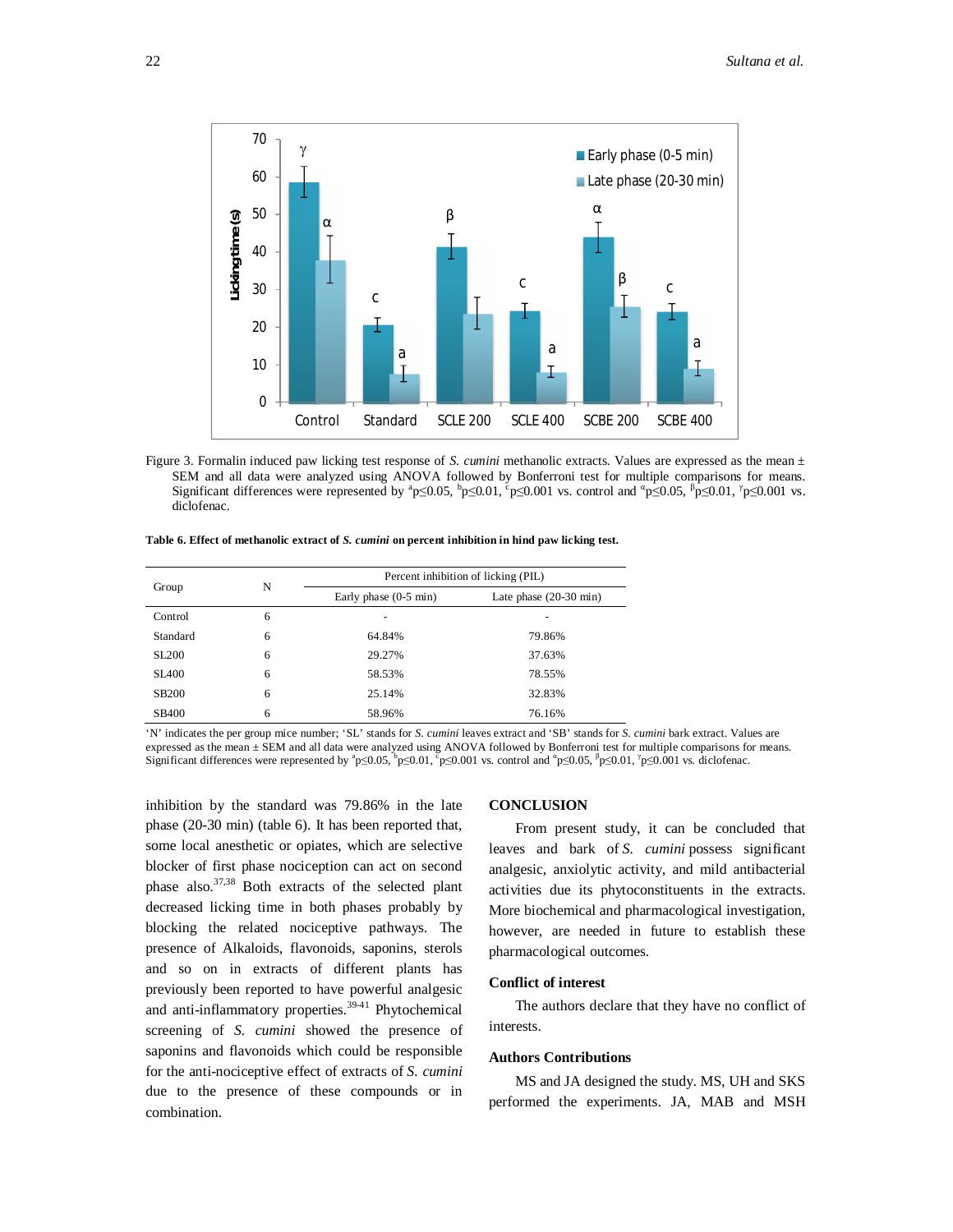wrote the manuscript. JA and MAB performed statistical analysis. JA supervised the whole project from experiment to final manuscript. All authors reviews and give approval for the final draft of the manuscript.

#### **ACKNOWLEDGEMENTS**

All authors are thankful to the Department of Pharmacy, Noakhali Science and Technology University for providing instrumental support and laboratory space. We wish to express our sincere gratitude to the Research Cell of Noakhali Science and Technology University for financial support.

#### **Copyright and License**

The authors warrant that, it is an original research article and is not under consideration for publication elsewhere. All authors give permission for publication and after accepted for publication it will not be submitted for publication anywhere.

#### **REFERENCES**

- 1. Dubey, N.K., Kumar, R. and Tripathi, P. 2004. Global promotion of herbal medicine: India's opportunity. *Curr. Sci*. **86**, 37-41.
- 2. Jamiuddin, A., Salim, K.A. and Lim, L.B.L. 2019. Evaluation of antioxidant Activity and phytochemical screening of leaves, barks, stems and fruits of *Alphitonia philippinensis* (Rhamnaceae) from Brunei Darussalam. *Pharmacogn. J.* **11**, 951-961.
- 3. Ekor, M. 2014. The growing use of herbal medicines: issues relating to adverse reactions and challenges in monitoring safety. *Front. Pharmacol.* **4**, 177-177.
- 4. Veeresham, C. 2012. Natural products derived from plants as a source of drugs. *J. Adv. Pharm. Technol. Res.* **3**, 200-201.
- 5. Ayyanar, M. and Subash-Babu, P. 2012. *Syzygium cumini*  (L.) Skeels: a review of its phytochemical constituents and traditional uses. *Asian Pac. J. Trop. Biomed*. **2**, 240-246.
- 6. Kurutas, E.B. 2016. The importance of antioxidants which play the role in cellular response against oxidative/nitrosative stress: current state. *Nutr. J.* **15**, 71-71.
- 7. Lourenco, S.C., Moldao-Martins, M. and Alves, V.D. 2019. Antioxidants of Natural Plant Origins: From Sources to Food Industry Applications. *Molecules*. **24**, 4132.
- 8. Singh, M., Khatton, S., Singh, S., Kumar, V., Rawar, A.K.S. and Mehrotra, S. 2010. Antimicrobial screening of ethnobotanically important stem bark of medicinal plants. *Pharmacogn. Res.* **2**, 254-257.
- Shallcross, L.J. and Davies D.S.C. 2014. Antibiotic overuse: a key driver of antimicrobial resistance. *Br. J. Gen. Pract.* **64**, 604-605.
- 10. Ventola, C.L. 2015. The antibiotic resistance crisis: part 1: causes and threats. *P & T : a peer-reviewed journal for formulary management*. **40**, 277-283.
- 11. Cowan, M.M. 1999. Plant products as antimicrobial agents. *Clin. Microbiol. Rev*. **12**, 564-582.
- 12. Treede, R.D. 2018. The International Association for the Study of Pain definition of pain: as valid in 2018 as in 1979, but in need of regularly updated footnotes. *Pain Rep*. **3**, e643.
- 13. Imani, F., Motavaf, M., Safari, S. and Alavian, S.M. 2014. The therapeutic use of analgesics in patients with liver cirrhosis: a literature review and evidence-based recommendations. *Hepat. Mon.* **14**, e23539.
- 14. Srivastava, S. and Chandra, D. 2013. Pharmacological potentials of *Syzygium cumini*: a review. *J. Sci. Food. Agric*. **93**, 2084-93.
- 15. Chagas, V.T., Franca, L.M., Malik, S. and Paes, A.M.A. 2015. *Syzygium cumini* (L.) skeels: a prominent source of bioactive molecules against cardiometabolic diseases. *Front. Pharmacol.* **6**, 259-259.
- 16. Evans, W.C., Evans, D. and Trease, G.E. 2009. *Trease and Evans pharmacognosy*. 16th ed. Edinburgh, New York, p. 603.
- 17. Meda, A., Lamien, C.E., Romito, M., Millogo, J. and Nacoulma, O.G. 2005. Determination of the total phenolic, flavonoid and proline contents in Burkina Fasan honey, as well as their radical scavenging activity. *Food Chem.* **91**, 571-577.
- 18. Lin, J.Y. and Tang. C.Y. 2007. Determination of total phenolic and flavonoid contents in selected fruits and vegetables, as well as their stimulatory effects on mouse splenocyte proliferation. *Food Chem.* **101**, 140-147.
- 19. Kumaran, A. and Karunakaran, R.J. 2007. In vitro antioxidant activities of methanol extracts of five Phyllanthus species from India. *LWT - Food Science and Technology*. **40**, 344-352.
- 20. Ćavar, S., Maksimovic, M., Vidic, D. and Paric, A. 2012. Chemical composition and antioxidant and antimicrobial activity of essential oil of *Artemisia annua* L. from Bosnia. *Ind. Crops Prod.* **37**, 479-485.
- 21. Oyaizu, M. 1986. *A*ntioxidative activities of products of browning reaction prepared from glucosamine. *Japanese J. Nutr. Diet.* **44**, 307-315.
- 22. Kubola, J. and Siriamornpun, S. 2008. Phenolic contents and antioxidant activities of bitter gourd (*Momordica charantia*  L.) leaf, stem and fruit fraction extracts *in vitro*. *Food Chem.* **110**, 881-90.
- 23. Sacchetti, G., Maietti, S. and Muzzoli, M. 2005. Comparative evaluation of 11 essential oils of different origin as functional antioxidants, antiradicals and antimicrobials in foods. *Food Chem.* **91**, 621-632.
- 24. Koster, R., Anderson, M. and De Beer, E.J. 1959. cetic acid for analgesic screening. *Fed. Proc.* **18**, 412-417.
- 25. Hishe, H.Z., Ambech, T.A., Hiben, M.G. and Fanta, B.S. 2018. Anti-nociceptive effect of methanol extract of leaves of *Senna singueana* in mice. *J. Ethnopharmacol.* **217**, 49-53.
- 26. Mensah-Nyagan, A.G., Meyer, L., Schaeffer, V., Kibaly, C. and Patte-Mensah, C. 2009. Evidence for a key role of steroids in the modulation of pain. *PSYCDE*. **34,** S169-77.
- 27. Panche, A.N., Diwan, A.D. and Chandra, S.R. 2016. Flavonoids: an overview. *J. Nutr. Sci*. **5**, e47.
- 28. Shi, J., Arunaslam, K., Yeung, D., Kakuda, Y., Mittal, G. and Jiang, Y. 2004. Saponins from edible legumes: chemistry, processing, and health benefits. *J. Med. Food.* **7**, 67-78.